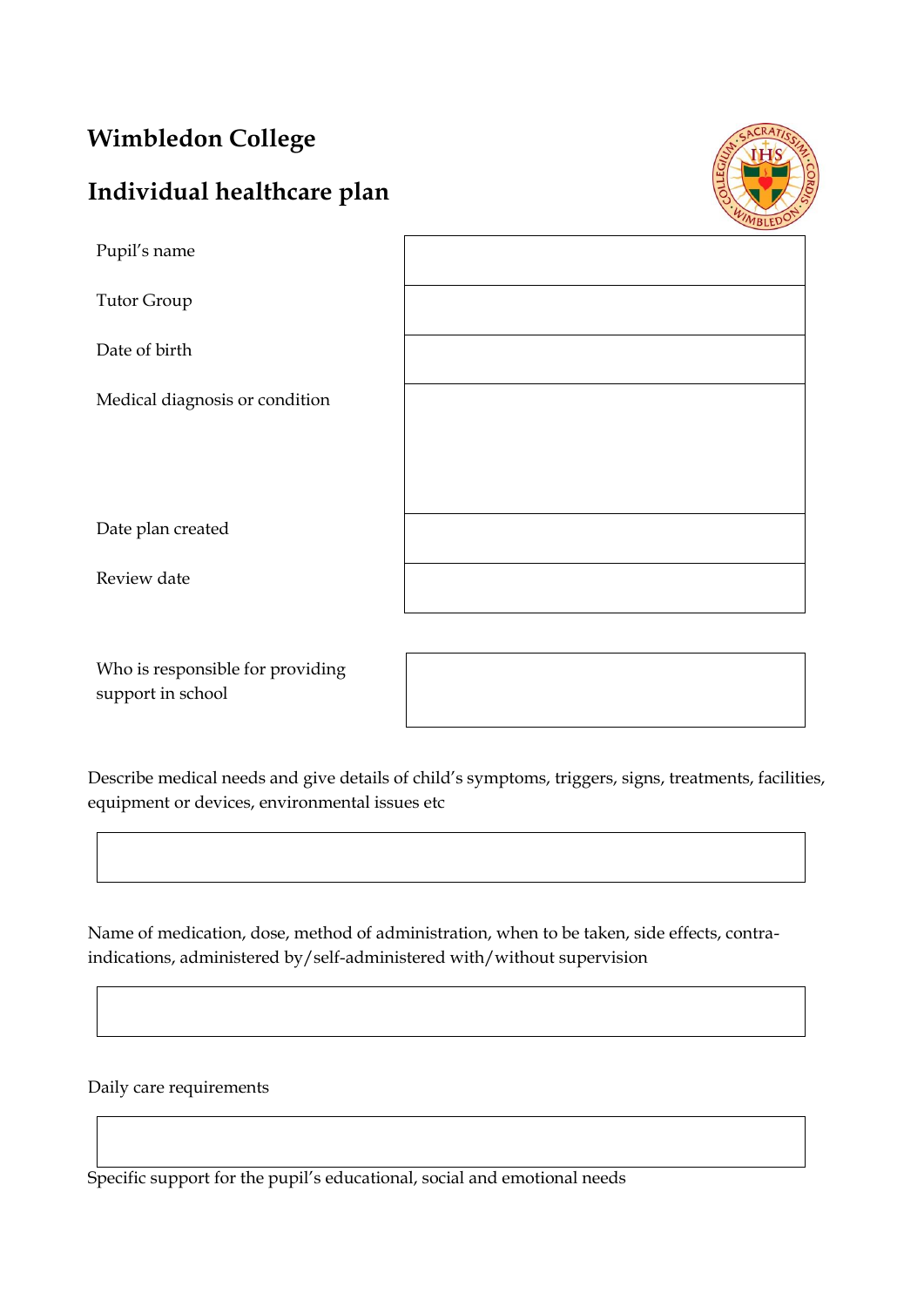Arrangements for school visits/trips etc

Other information

Describe what constitutes an emergency, and the action to take if this occurs

Who is responsible in an emergency *(state if different for off-site activities)*

Plan developed with

Staff training needed/undertaken – who, what, when

Form copied to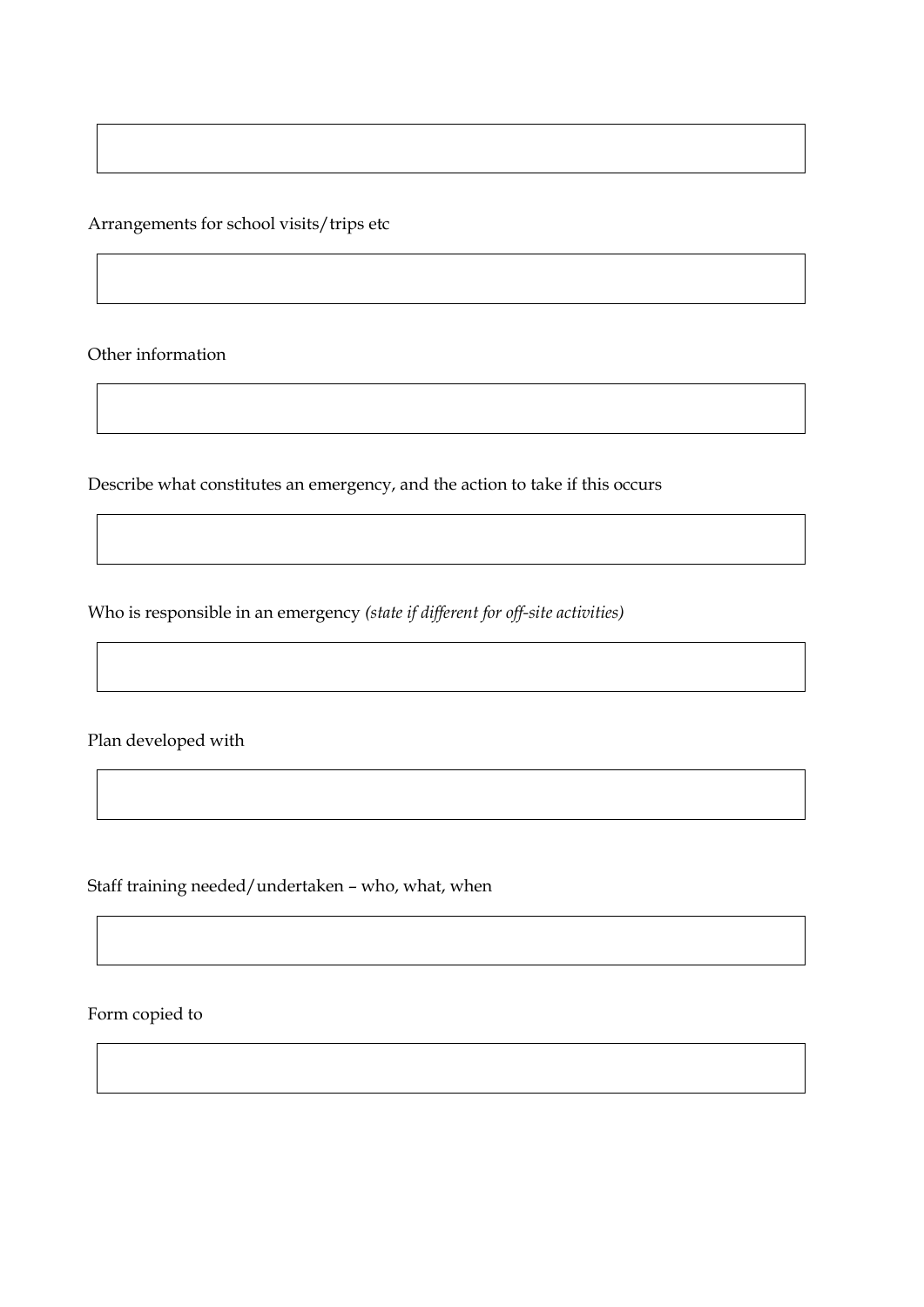### **Contact details**

**Pupil's Address**



#### **Family Contact Information**

Name Phone no. (work) (home) (mobile) Name Relationship to child Phone no. (work) (home) (mobile)

#### **Clinic/Hospital Contact**

Name

Phone no.

#### **G.P.**

Name

Phone no.

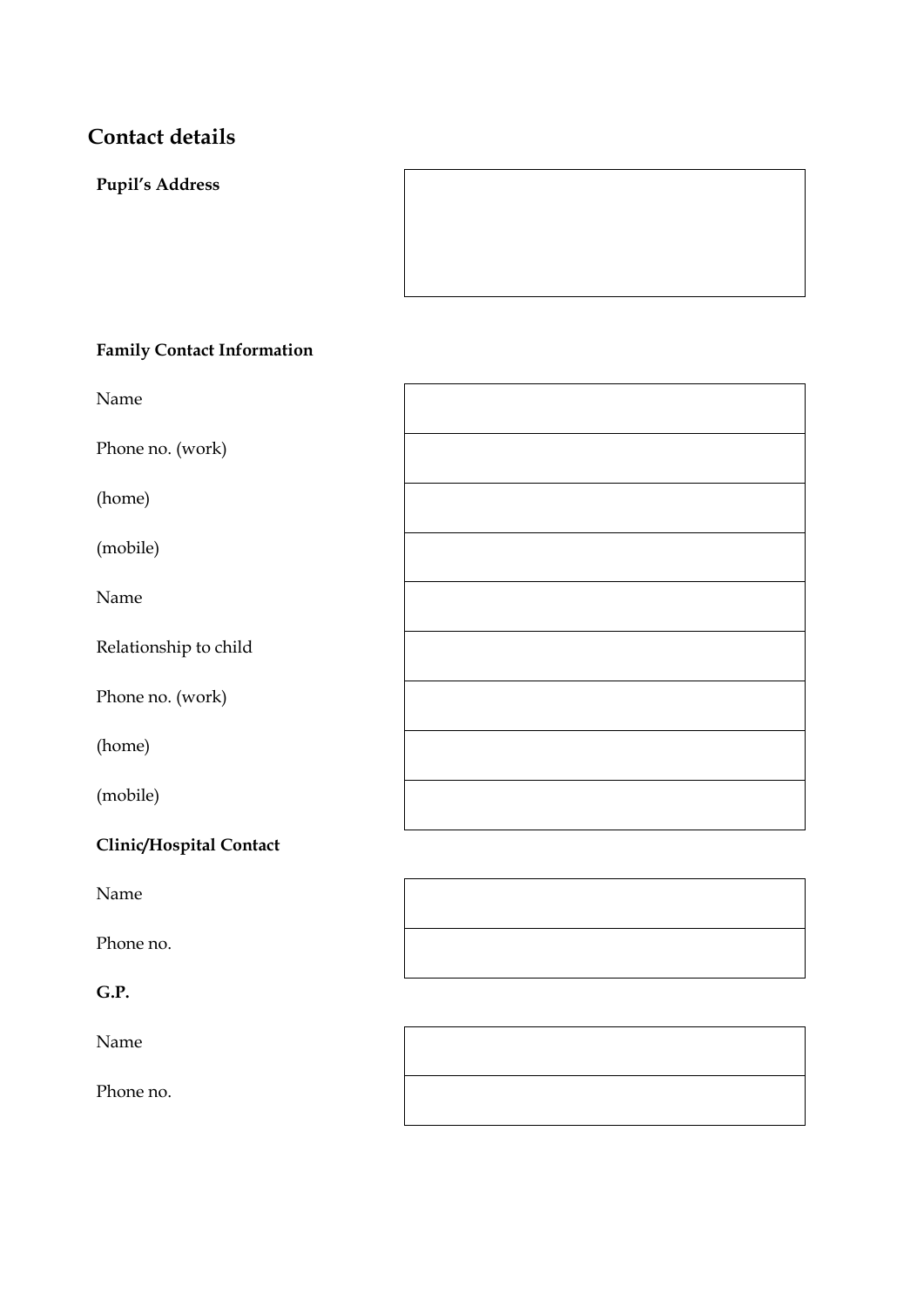## **Wimbledon College Record of medicine administered to an individual pupil**



| Name of child                    |  |  |
|----------------------------------|--|--|
| Date medicine provided by parent |  |  |
| Group/class/form                 |  |  |
| Quantity received                |  |  |
| Name and strength of medicine    |  |  |
| Expiry date                      |  |  |
| Quantity returned                |  |  |
| Dose and frequency of medicine   |  |  |

Staff signature \_\_\_\_\_\_\_\_\_\_\_\_\_\_\_\_\_\_\_\_\_\_\_\_\_\_\_\_\_\_\_ Staff Name\_\_\_\_\_\_\_\_\_\_\_\_\_\_\_\_\_\_\_\_\_\_

Signature of parent Parent Name\_\_\_\_\_\_\_\_\_\_\_\_\_\_\_\_\_\_\_\_

Date

Time given

Dose given

Name of member of staff

Staff initials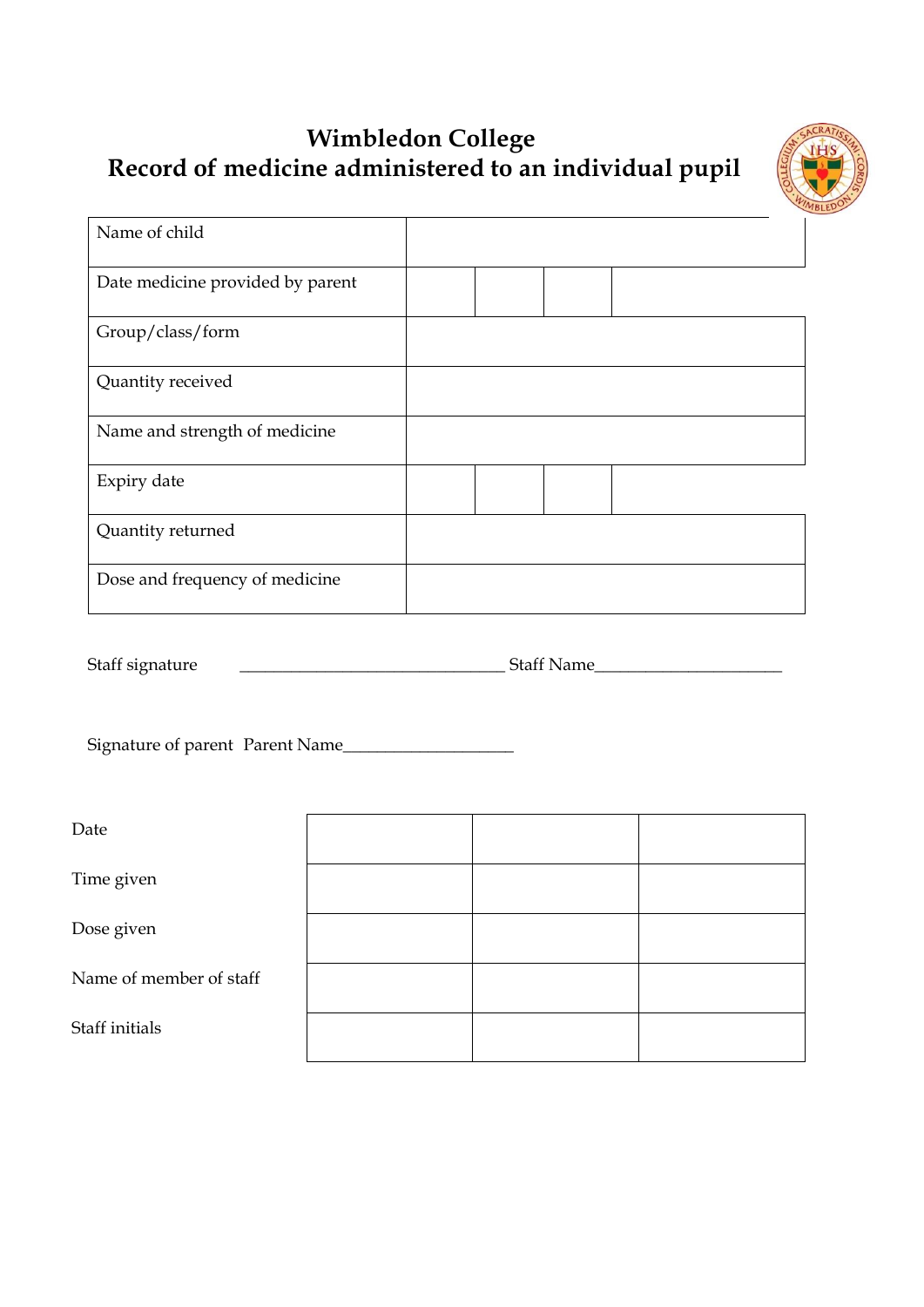### **Wimbledon College: Record of medicine administered to an individual child (Continued)**

| Date                    |  |  |
|-------------------------|--|--|
| Time given              |  |  |
| Dose given              |  |  |
| Name of member of staff |  |  |
| Staff initials          |  |  |

| Date                    |  |  |
|-------------------------|--|--|
| Time given              |  |  |
| Dose given              |  |  |
| Name of member of staff |  |  |
| Staff initials          |  |  |

| Date                    |  |  |
|-------------------------|--|--|
| Time given              |  |  |
| Dose given              |  |  |
| Name of member of staff |  |  |
| Staff initials          |  |  |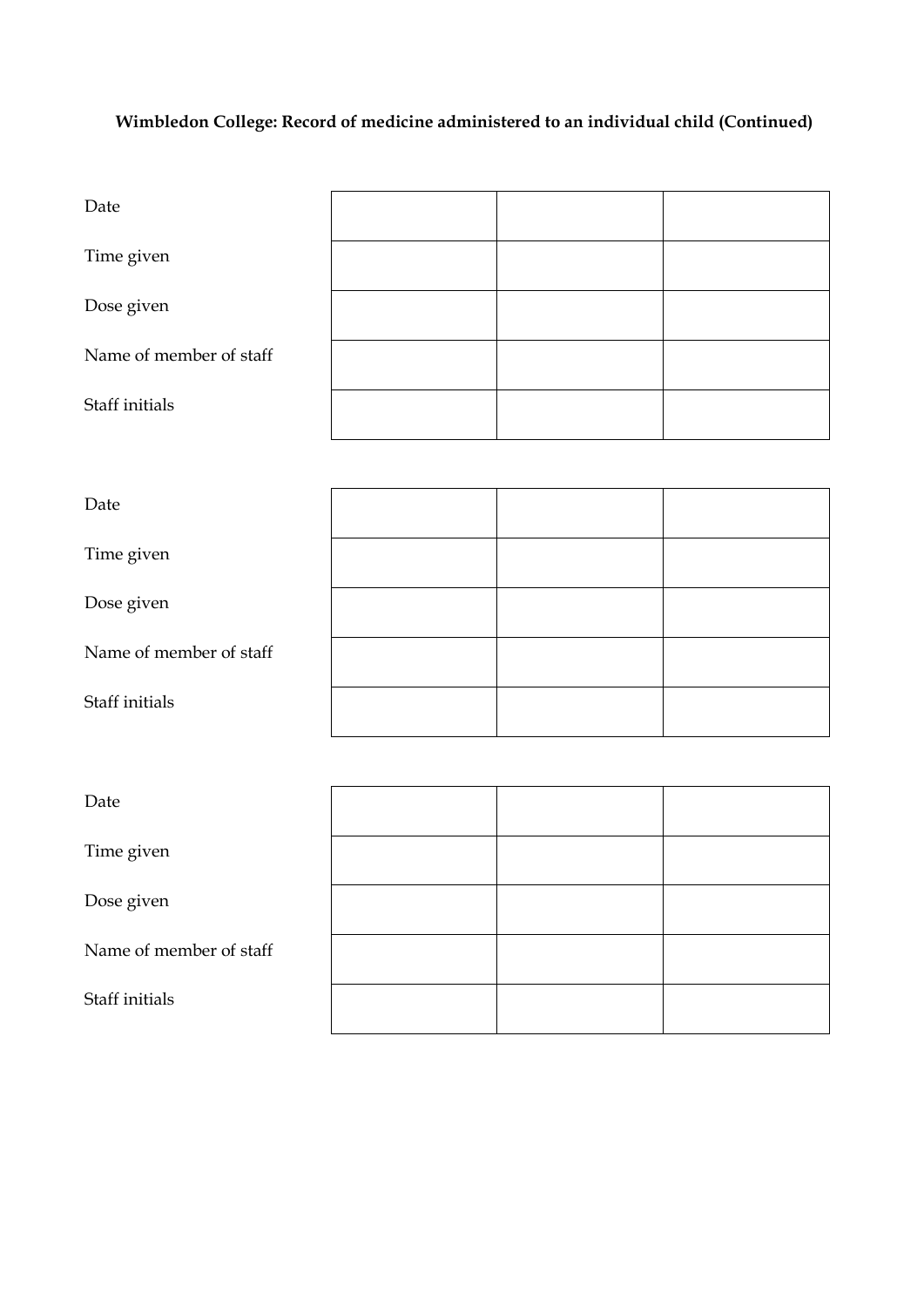### **Wimbledon College – procedure for contacting emergency services**



**Request an ambulance - dial 999, ask for an ambulance and be ready with the information below.**

**Speak clearly and slowly and be ready to repeat information if asked.**

| Your telephone number        |  |
|------------------------------|--|
|                              |  |
|                              |  |
|                              |  |
| Your name                    |  |
|                              |  |
|                              |  |
|                              |  |
| Location                     |  |
|                              |  |
|                              |  |
|                              |  |
| Exact location in within     |  |
| school setting               |  |
|                              |  |
| Name of pupil                |  |
|                              |  |
| [and age if known]           |  |
|                              |  |
| Brief description of pupil's |  |
| symptoms or condition        |  |
|                              |  |
| Brief description of pupil's |  |
| existing medical condition   |  |
| if known                     |  |
|                              |  |
| Inform Ambulance control     |  |
| of best entrance to use and  |  |
|                              |  |
| state if the crew will be    |  |
| met and taken to the         |  |
| patient                      |  |
|                              |  |

## **Please leave a completed copy of this form next to the phone**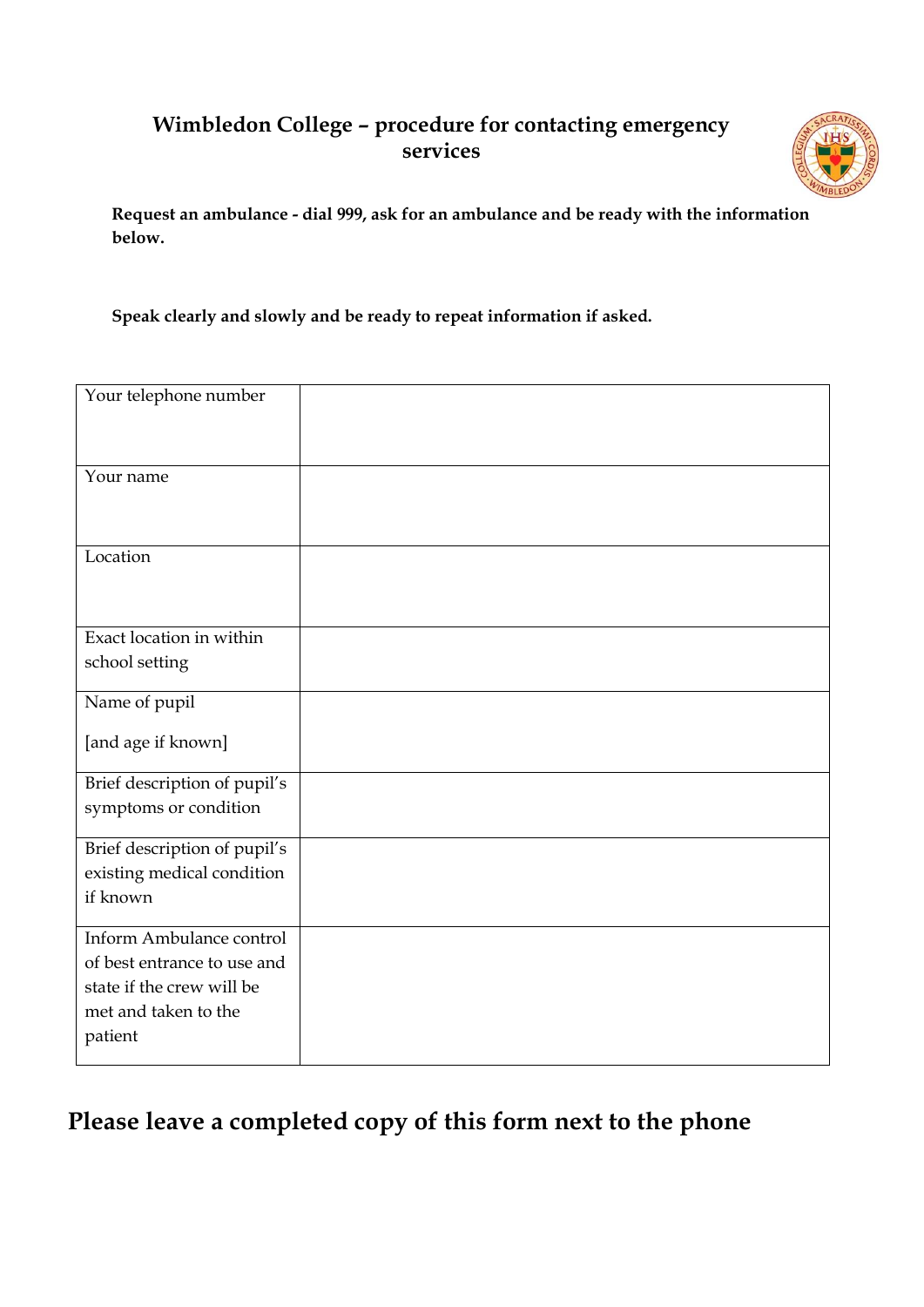

### **Wimbledon College staff training record: administration of medicines**

| Member of staff            |  |
|----------------------------|--|
| Type of training received  |  |
| Date of training completed |  |
| Training provided by       |  |
| Profession and title       |  |

I confirm that [name of member of staff] has received the training detailed above and is competent to carry out any necessary treatment. I recommend that the training is updated [name of member of staff].

Trainer's signature

Date \_\_\_\_\_\_\_\_\_\_\_\_\_\_\_\_\_\_\_\_

**I confirm that I have received the training detailed above.**

Staff signature

Date \_\_\_\_\_\_\_\_\_\_\_\_\_\_\_\_\_\_\_\_

Suggested review date \_\_\_\_\_\_\_\_\_\_\_\_\_\_\_\_\_\_\_\_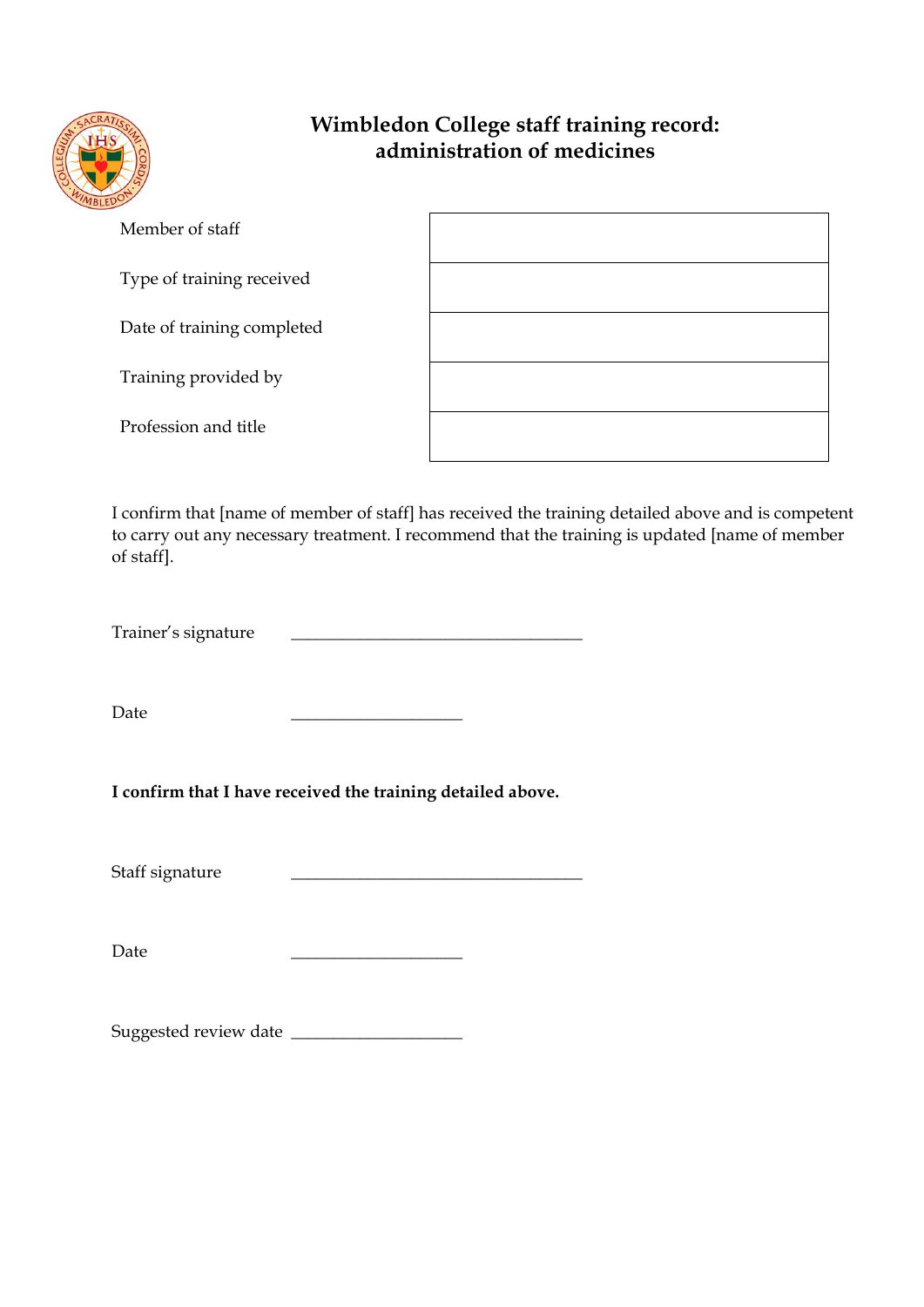

# Wimbledon College

### **Record of the administration of medicines and drugs**

| ${\rm Date}$ | Time | Name of pupil | Medication | Dosage | Initials |
|--------------|------|---------------|------------|--------|----------|
|              |      |               |            |        |          |
|              |      |               |            |        |          |
|              |      |               |            |        |          |
|              |      |               |            |        |          |
|              |      |               |            |        |          |
|              |      |               |            |        |          |
|              |      |               |            |        |          |
|              |      |               |            |        |          |
|              |      |               |            |        |          |
|              |      |               |            |        |          |
|              |      |               |            |        |          |
|              |      |               |            |        |          |
|              |      |               |            |        |          |
|              |      |               |            |        |          |
|              |      |               |            |        |          |
|              |      |               |            |        |          |
|              |      |               |            |        |          |
|              |      |               |            |        |          |
|              |      |               |            |        |          |
|              |      |               |            |        |          |
|              |      |               |            |        |          |
|              |      |               |            |        |          |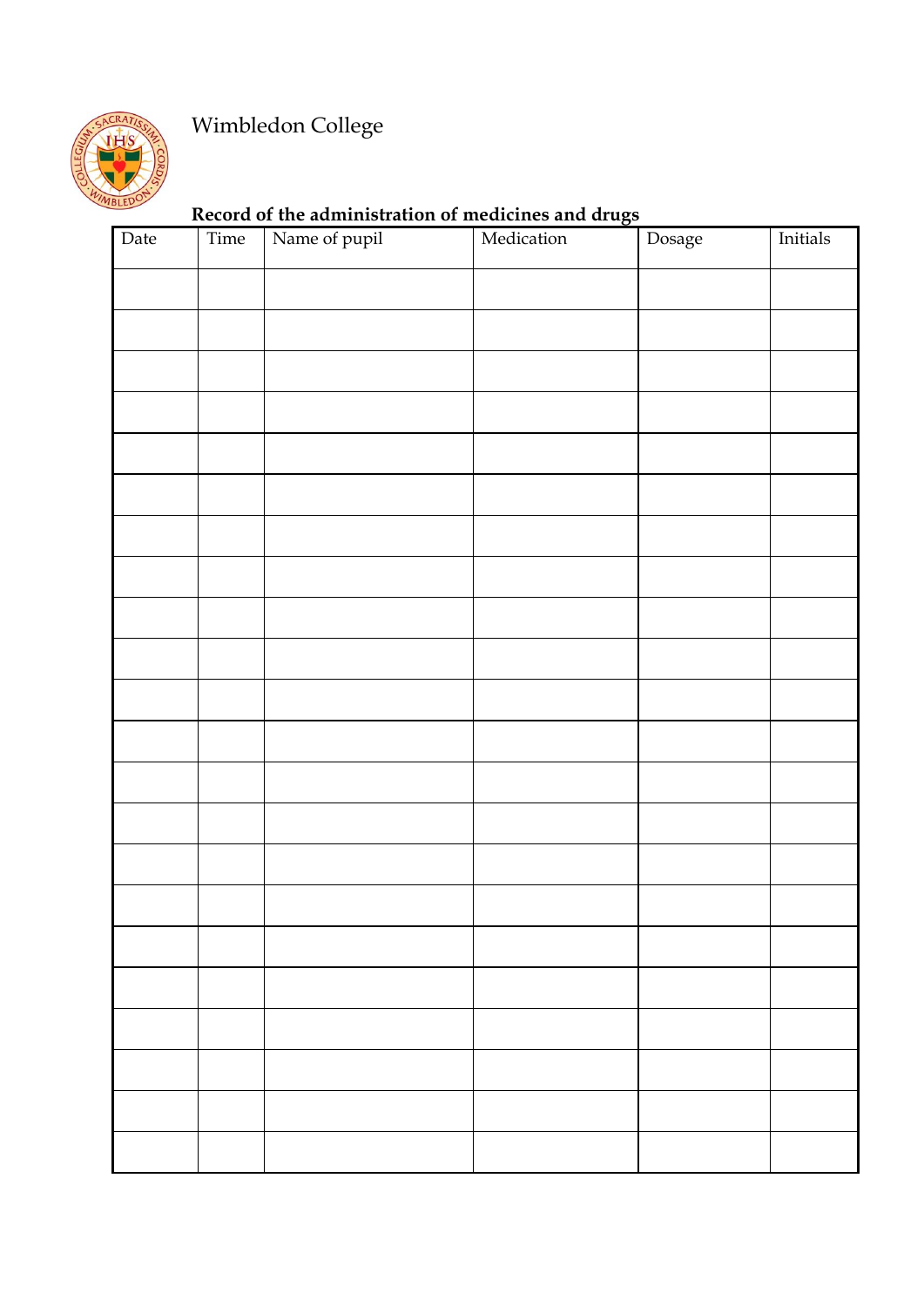**Model letter to be completed by parents requesting that the school supervises the administration of medicines.**

Date

Dear [Head Master],

#### **Administration of prescribed medicines**

(Name of pupil) has been diagnosed as suffering from (illness and condition). He is considered fit for school but requires the following prescription medicines to be administered during school hours (name of medicine). I have provided the named medicine in an appropriately labelled container, with dosage instructions clearly stated.

I understand that if the school has any medication for my son that is no longer required, or which is out of date, it will be returned to me for me to dispose of appropriately.

Could you please therefore supervise my son's (dosage) at (time).

Please continue this until (give date on which medication should stop).

I will let the school secretary know of any changes to these arrangements.

I accept that it is my son's responsibility to remember when to take his medication, to measure it out correctly and to actually administer it to himself, under the supervision of a member of staff.

Further instructions or information that the school may need:

| Contact details: |  |
|------------------|--|
| Parent:          |  |
|                  |  |
|                  |  |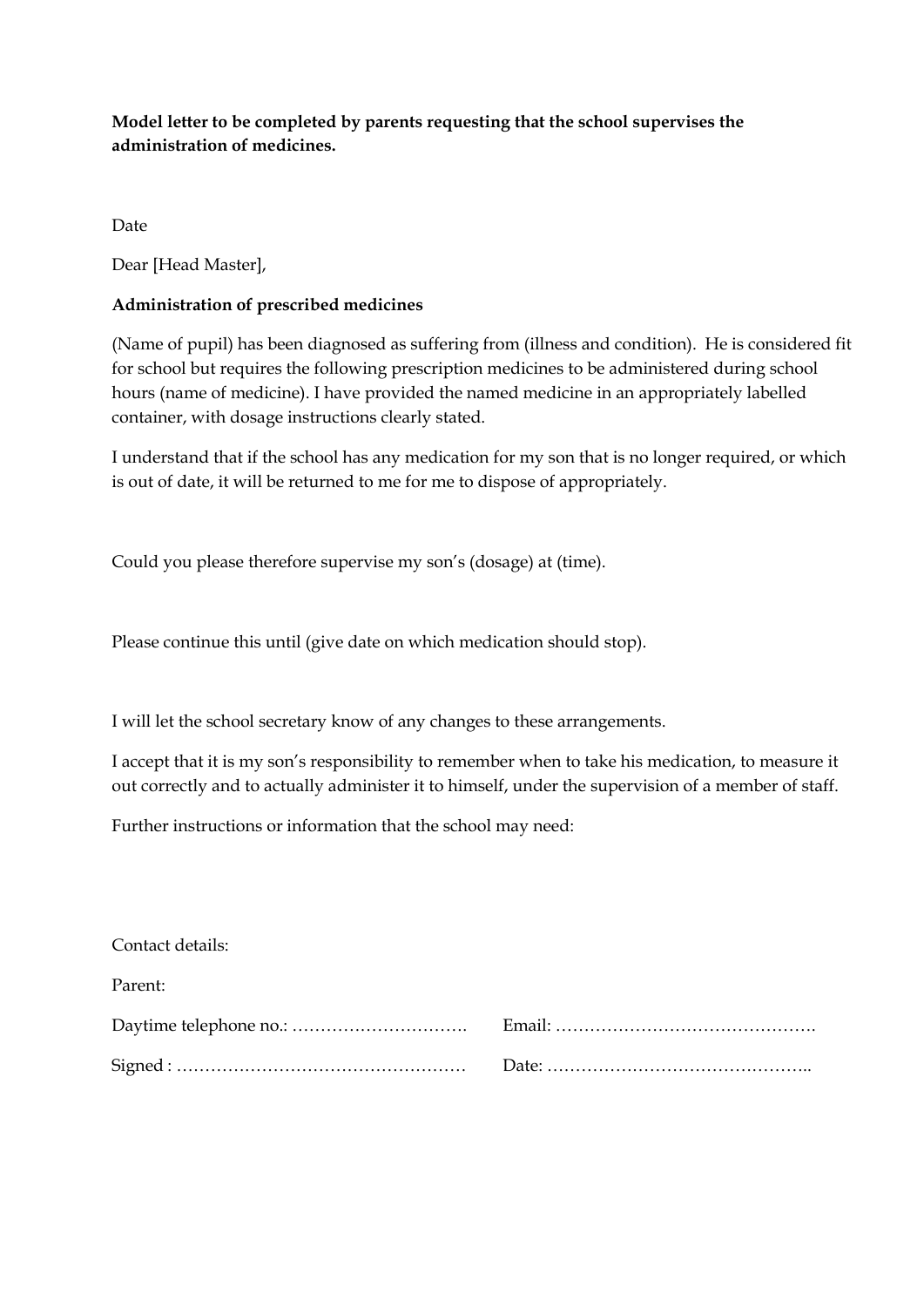

#### **Wimbledon College: Parental agreement for the school to administer medicine**

Wimbledon College will not give your child medicine unless you have requested us to do so in writing

[Wimbledon College has a policy that the staff can administer medicine]

| Date for review to be initiated by                                         |  |
|----------------------------------------------------------------------------|--|
| Name of child                                                              |  |
| Date of birth                                                              |  |
| Form                                                                       |  |
| Medical condition or illness                                               |  |
|                                                                            |  |
| Medicine                                                                   |  |
| Name/type of medicine                                                      |  |
| (as described on the container)                                            |  |
| Expiry date                                                                |  |
| Dosage and method                                                          |  |
| Timing                                                                     |  |
| Special precautions/other instructions                                     |  |
| Are there any side effects that the<br>school/setting needs to know about? |  |

Self-administration – y/n

Procedures to take in an emergency

**NB: Medicines must be in the original container as dispensed by the pharmacy**